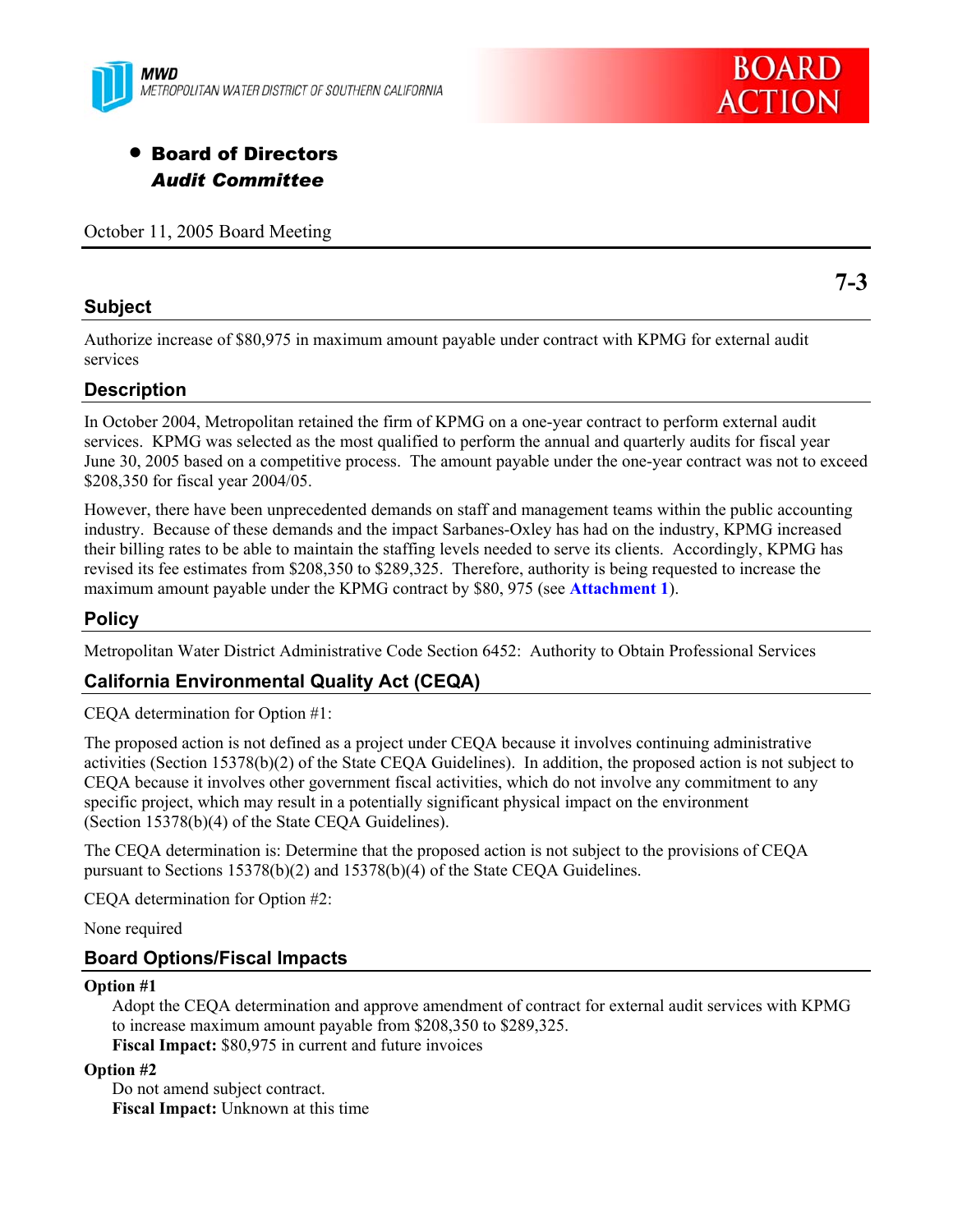# **Staff Recommendation**

Option #1

9/20/2005 *Gerald C. Riss General Auditor Date* 

**Attachment 1 – KPMG Professional Fees Summary** 

BLA #3962